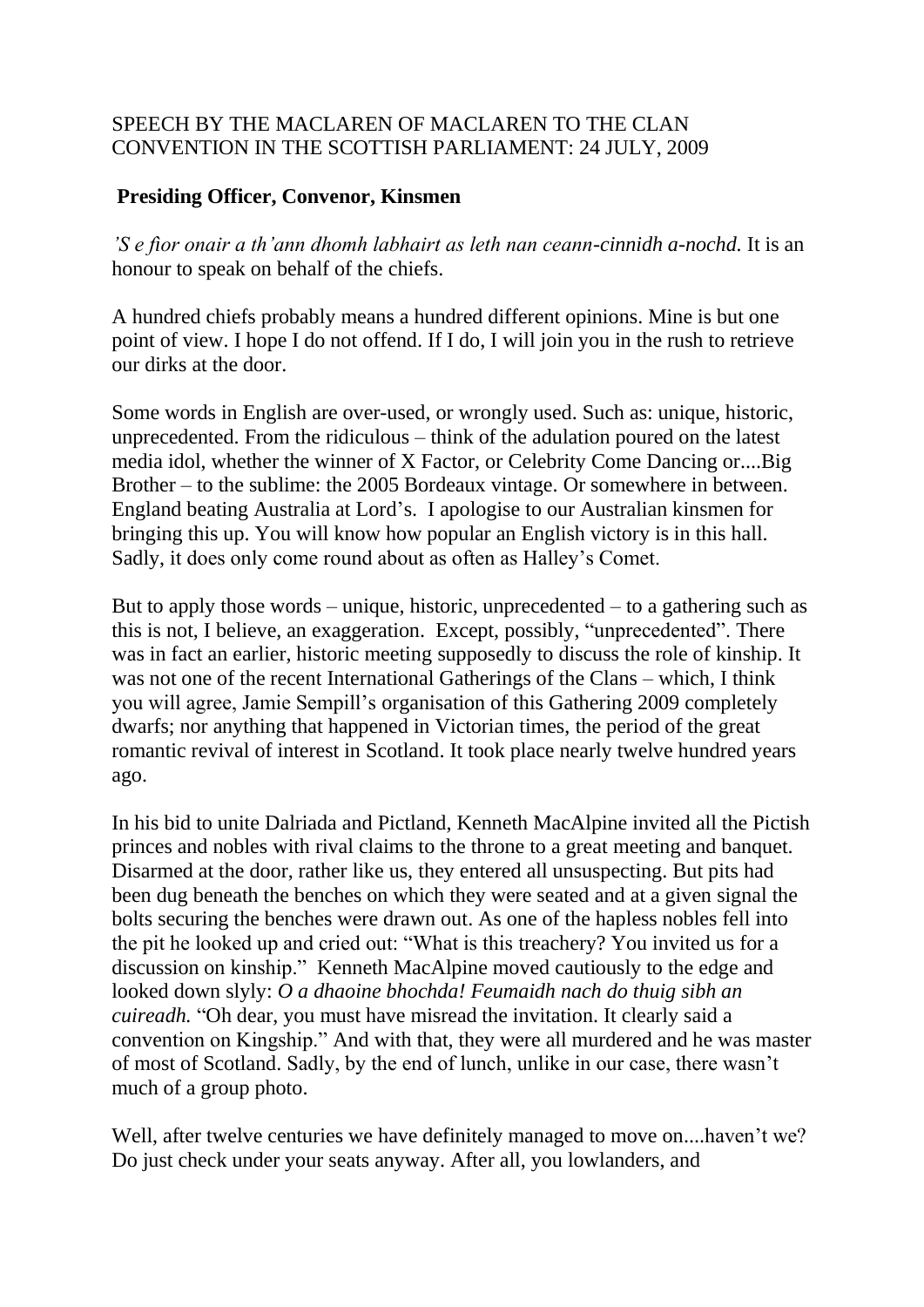Hanoverians, may well find yourselves sitting next to a highlander, or, worse, a Jacobite. Do take care.

But, really, we need have no worries. It was not our ancestors but this generation that was responsible for inventing health and safety. Mercifully, we have other responsibilities too. And that is what today is all about. Our responsibilities. The chief and head of family to their kindred. And that kindred, whether at home or overseas, defining – together with their chief – how the clan and family express their identity in the  $21<sup>st</sup>$  century.

We have a range of options. Some years ago, Henry Kissinger, at a pivotal point in East/West relations, called for an options paper. His staff produced one. He rejected it. They came back with another. He rejected it again. They turned round and said: "What more do you want? We've given you the full range of options." He replied: "No. You haven't given me all the options. The first option is missing." They asked what that could be. "The first option. Always. Simple. Do nothing."

I wouldn't wish to contradict the good doctor. Doing nothing is certainly an option. And in some contexts, for example if it comes to pressing the wrong button, it may well be better than doing something. But it is not, I suggest, an option for us. A minority of chiefs think it is, for them. And this is a great disappointment for those who look on them as the head of the family.

It is like an old-fashioned paterfamilias, content when his children are away but when they return and join him at the table he sits there glumly, in silence, refusing to contribute. Not a case of: "Children" – as in our own language, *clann* – "should be seen but not heard." Worse than that. Preferably, they shouldn't be seen at all.

I am not saying that all chiefs of clans or heads of families who are not represented here fall into that category. It is certainly not a question of: the hundred here, good; the forty who are not, bad. Some, overcome by shyness, would really rather not be chief at all. Some are very active, choosing their own way but eschewing the razzamatazz of large gatherings. One chief I know, and respect, channels his considerable energies not into societies or gatherings; but into helping the infrastructure of the community where his family has lived, and which his clan has built up, over hundreds of years.

Others, however, are very content to have a title but dismiss the responsibilities that go with it. They profoundly believe that clanship stopped conveniently somewhere around the middle of the  $18<sup>th</sup>$  century, and that's it. End of story. I profoundly disagree. The story continues – as we are demonstrating today, and will do over the Gathering this weekend, and have been doing throughout this year of the Homecoming and will continue to do long after we have dispersed from Edinburgh.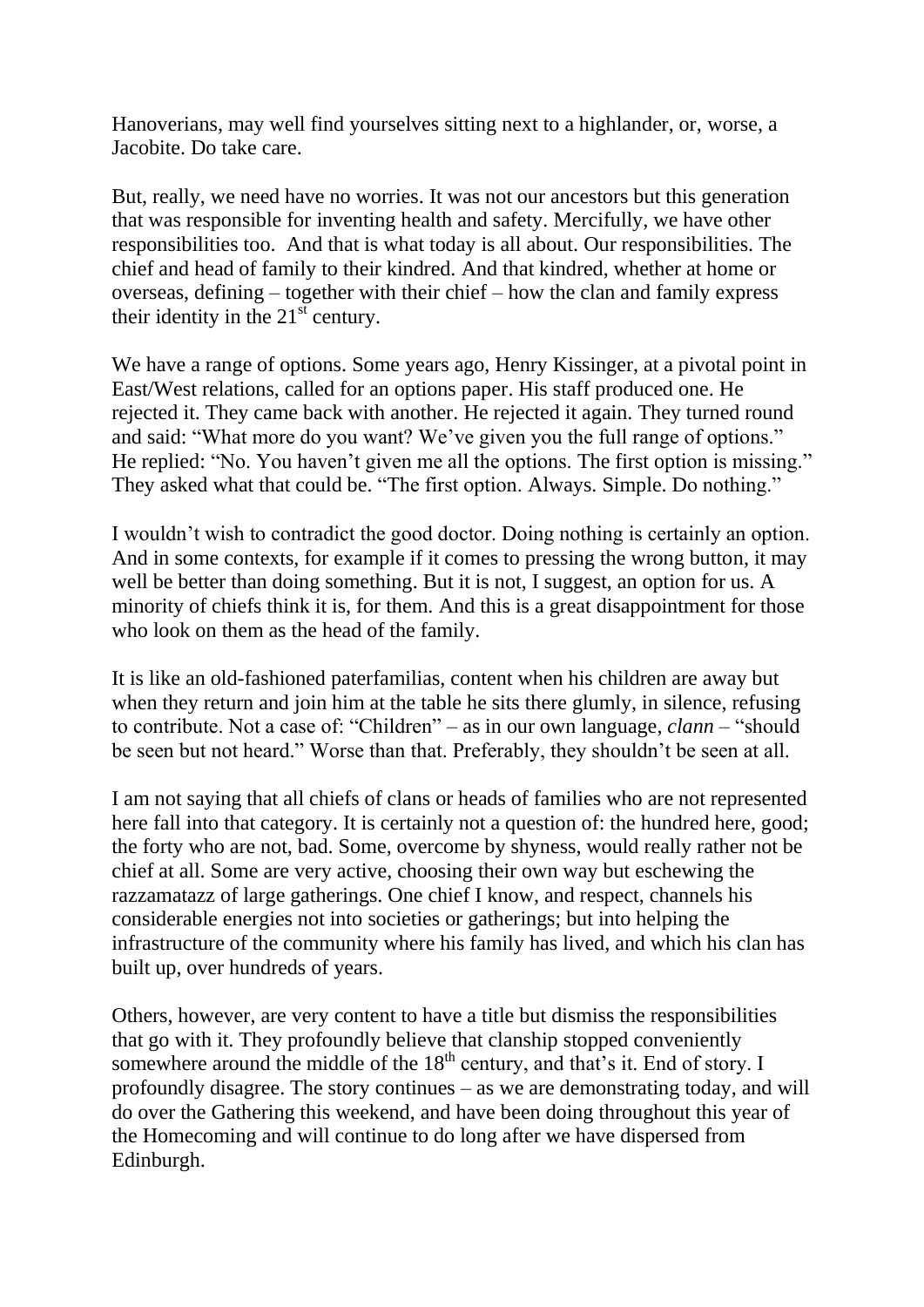It is, though, easier perhaps to believe in something than define it. How many of us when faced with a question – from a journalist, or a fellow clansman or member of family, aware of their name but not sure whether joining a Society or Association is for them – a question about what kinship really means, or what a chief is actually supposed to do – how many of us find a satisfactory answer? An explanation that is not trite, or a dry lecture, or something that sounds like a tape recording; but which, instead, to carry a sense of truth, and depth, comes from the heart. It is not always easy to put it into words.

One way is to buy a little time, just to collect your thoughts so that you don't descend into clichés:

"So, what's it really like being a chief? Do you have power?"

"Oh, plenty. The tax revenues are amazing. A penny in every pound – or dollar – from tens of thousands of clansmen all over the world. It really adds up. That new castle I've built? Super. None of this antiquated stuff. No leaks. No National Trust." It might catch on, though, don't you think?

Or: "How much do you make out of McLaren Formula 1?"

"Buckets. Every time they win the royalties come rolling in. Er yes, and when the car finally waddles up in  $15<sup>th</sup>$  place it's a tap on the shoulder for another ten million<sup>"</sup>

But before we get to the serious answer there are obstacles to overcome: perceptions from the supposedly real world. Take this, for example – I am sorry, Presiding Officer. You are very reasonable and generous. You have brought us to the cockpit of the nation; you have allowed us the use of this great debating chamber. But on one condition: we can, I imagine, discuss anything we like....as long as it is not politics. In a place whose life-blood is politics is that really fair? And can you expect a highlander whose ancestors broke every rule, fair or unfair, himself to break with that fine tradition? Well, please take what follows not as harsh politics but just a gentle illustration – Some weeks ago there was a spin doctor who got himself into trouble for offering advice in a series of e-mails on how to try to hit the opposition below the belt. His name was also a "Mc": though perhaps with the emphasis more on "muck" than "Mac". At the height of the furore, an editorial in one of the Sunday newspapers chose to cite us. It read: "While the Prime Minister portrays himself as a man of principle, his actions resemble more those of a Scottish clan chief, demanding of his followers nothing more than blind loyalty and an appetite for bloodshed."

 Chiefs: Do we recognise that description (of ourselves, not the Prime Minister)?

 Overseas representatives: "An appetite for bloodshed" – is that you? Oh well, perhaps two cheers for the Sunday papers.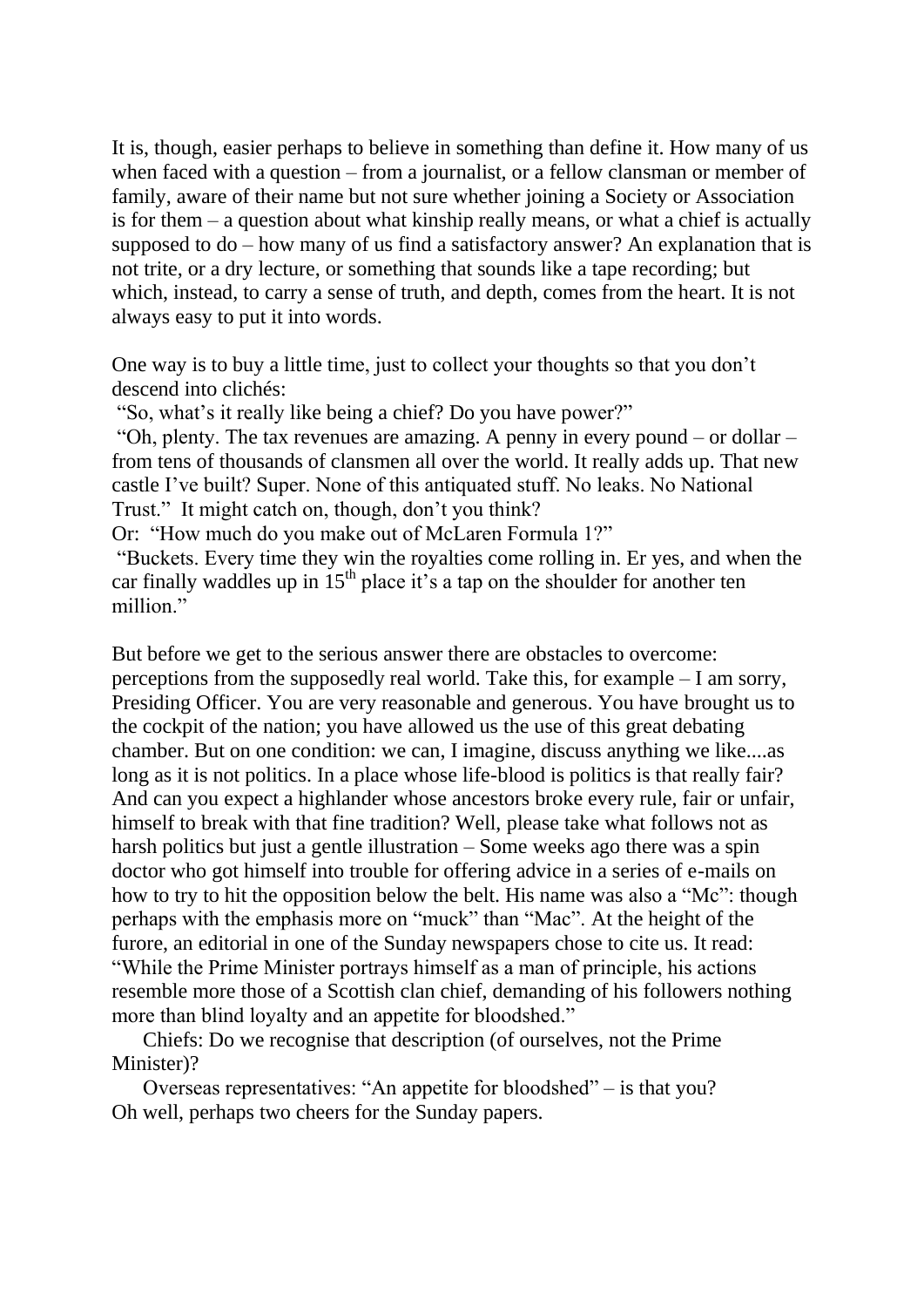Yes, we are aware of our history. And much of Scottish history is steeped in blood. Inevitably, it is the more dramatic moments that get remembered and get embellished as the stories are passed down through the generations; and – Scotland being what it was – those tend to be the gorier bits. How the "Good Sir James", alias the Black Douglas, dealt with half an English garrison by falling on them at Sunday worship and cutting their heads off in the church. Then, returning to his own castle, burnt the whole lot down in order to deal with the rest of the garrison who were occupying it. Or, the great piobaireachd, *Cill Chriosd*, composed at the moment of victory of one clan over another. It is a fine tune and in the Thumb Variation has those High G notes in it, the ones that make the hair stand up on the back of your neck. Not knowing the story, I once remarked on this to another piper. "Oh yes, you see the defeated clan were driven inside a church, the doors were secured, it was set on fire and the piper of the victorious clan played as he marched around the outside. The High G notes? Why, they are to represent the shrieks of those inside."

Mostly, our ancestors were busy cultivating potatoes, a little barley (various uses) and driving cattle (not always their own) to market. But that doesn't make such riveting history. What is remembered are the great battles – clan versus clan; reiver versus reiver; or, on a national level, the wars of independence, the campaigns of the Covenant, the Jacobite risings. The power of the chiefs to apportion land among family and followers, to dispense justice and, in some cases, to exercise power over life and death. Life itself: short and brutish; the clansman or borderer: hero or savage, take your pick.

Look at us today through some other people's eyes. Inheritors to all this passion, fire and turbulence; yet, somehow, strangely removed from it, even civilised. Prufrock with a kilt. No wonder that some liken us, two hundred and fifty years on from what they call "real history", to the rim left around the inside of the bath when the water has run out.

More than that, chiefs and heads of family can easily – too easily – be caricatured as idle, comfortable landowners, often living in self-chosen "exile" far from their ancestral places: remote from their origins, remote from their history and – perhaps most tellingly – remote from the people that still look to them as the head of their family.

Take education. I happened to be educated in Scotland: my sons in England. A farmer in the glen stopped me one day, looked at me straight and said: "Oh, Donald. What a pity that you've chosen to educate your children abroad." And then there's the dreaded English accent. One of my children, taking an interest in this Convention, asked me: "Daddy, apart from you, how many of the other chiefs speak with the wrong accent?" Well, how many? Perhaps 80, 90 %? I don't think it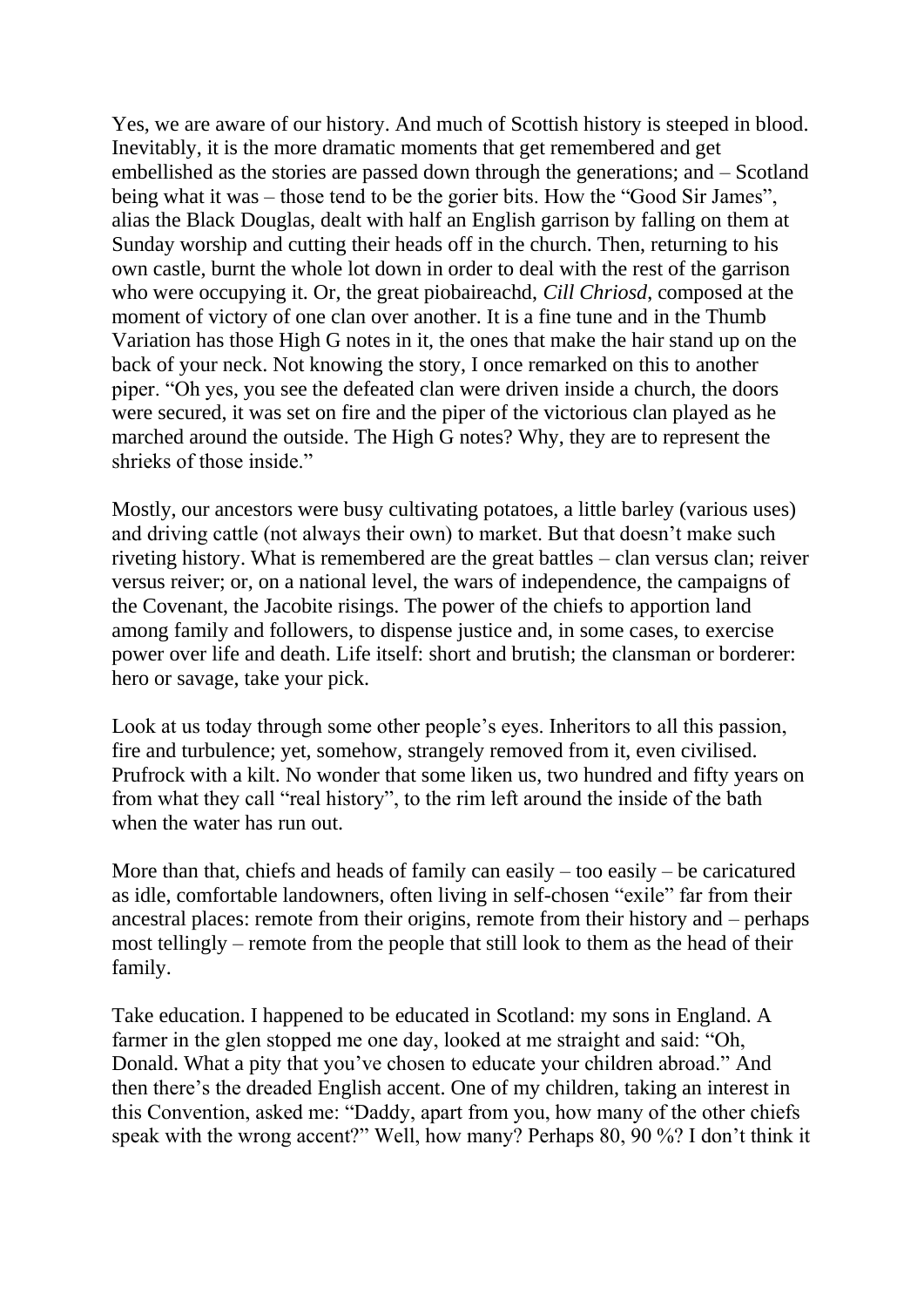greatly matters. I once knew someone who could speak eleven different languages and dialects; and had nothing sensible to say in any of them.

Caricatures are fun. Sometimes they can be deadly accurate. But when it comes to this generation of chiefs, in most cases, I think the picture is overdrawn. We are sometimes portrayed as out of date. I think that perception is itself out of date. We are no longer warriors. As chiefs, we have no material powers. As farmers, politicians, doctors, businessmen, artists, crown servants, lawyers, musicians, teachers we are much like anyone else. But there is a difference. We have a duty, and we are expected, to exercise leadership. This is the thread that runs right through our individual and collective histories: from the middle ages, and before, to  $21^{\overline{st}}$  century Scotland.

Our predecessors may have wielded military and economic power. But their primary duty was care of their own clan or family. The clearest expression of this, in celtic times, was that land was not individually owned but husbanded and provided for the next generation. A chief that did not respect his people quickly lost respect himself. And however changed our context is today that is the vital link that should not be broken between us and our forbears. Nor is that link a prerogative of the chiefs. Our kinsmen have that link; and we to each other. As one sixth generation Canadian of Scots descent put it: "Loyalty to fellow clansman and chief – these kinds of connection are universal and not restricted to a specific time or place."

Some societies in other countries are characterised by ancestor worship. Some, by ancestor neglect or indifference. In Scotland, I would describe it as ancestor respect. This is sometimes hi-jacked by Walter Scott or Mel Gibson-style romance. But that is not what I am talking about. Why is it that of all the countries across Europe, including notably those settled by Celts, and that once had clan systems, it is essentially Scotland where an identifiable structure still survives? Accident of geography is not a sufficient answer. It is because of an intense and enduring pride in name and family and kinship. Probably, the strongest pride. Whatever hellish things were done, including, in later centuries, betrayals by chiefs of their own people, those people held family and kinship to override all else. Scotland is a changed place. And, still, the story continues.

How we play our part and re-define our role is up to us. We have already discounted the first option of doing nothing. Each chief and head of family has their own style, their own ideas and  $-$  if they are lucky  $-$  a Society or Association also with ideas and individual personalities continuing to breathe life into this shared concept of kinship. And that is why we are fortunate today to have so many overseas representatives as part of this debate. You could just as easily be out there playing golf. You are all considerably younger than Tom Watson. But you have chosen to be here, supporting and, I hope, inspiring your chiefs.